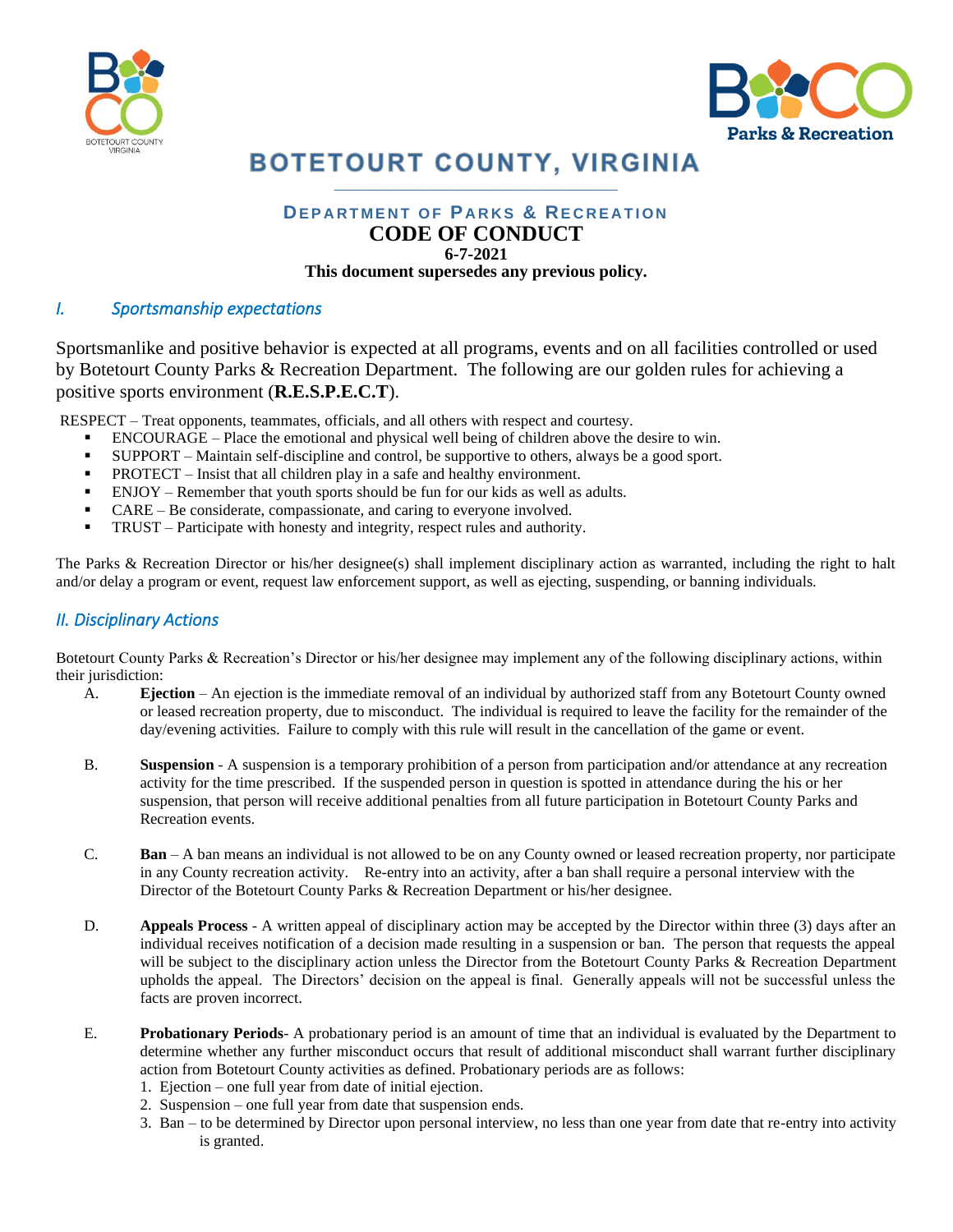### III.Process of disciplinary action

- A. **Submittal and review of written incident reports** An individual accused of violating the Code of Conduct will be given an opportunity to submit a written report detailing the incident. Must be submitted within three (3) business days.
- B. **Temporary suspension** An individual being investigated for misconduct shall be suspended from participating in any recreation activity until the completion of the investigation. After investigation is complete, the individual will be called to inform them of the decision
- C. **Corrective Action** The ejected or suspended coach, parent or spectator must **meet** with Botetourt County Parks & Recreation staff to sign a discipline letter that will outline penalties, length of suspension and approved return to action date. **Suspensions will not go in to affect until the coach, parent or spectator signs this letter. However, not signing document prolongs suspension.**

#### *IV. Misconduct Consequences*

Misconduct by coaches, officials, players, and/or spectators will not be tolerated in any form.

A. **Non-Physical Misconduct -** Noncompliance with rules or other poor sportsmanship such as the use of obscene/negative gestures or verbal abuse including but not limited to obscene language, harassment, derogatory behavior, or negative verbal Founded misconduct shall result in the following disciplinary actions and/or penalties:

> Coach or official: First offense – two  $(2)$  game suspension and one  $(1)$  calendar year probation Second offense (within one (1) year probationary period\*) – minimum one (1) year ban Player or spectator: First offense – one (1) game suspension and one (1) calendar year probation Second offense (within one (1) year probationary period\*) – minimum one (1) year ban

\*If an individual has a history of non-physical misconduct and is found to be in violation for such while not on probation, that individual will be subject to a minimum one (1) year ban.

B. **Physical Misconduct –** Exhibiting aggressive or improper misconduct such as fighting, striking, pushing or inappropriate touching, and/or threatening any of the above. Founded misconduct shall result in the following disciplinary actions and/or penalties:

> Coach or official: First offense – minimum one (1) calendar year ban Second offense – permanent / lifetime ban Player or spectator: First offense – minimum one (1) calendar year ban Second offense – permanent / lifetime ban

\*In addition, the Department(s) may also initiate appropriate law enforcement action.

#### *V. General conduct policies*

#### A. **Illegal Substances, Alcohol, and Tobacco Products:**

Botetourt County Parks & Recreation Department supports a drug, alcohol, and tobacco free zone on any Botetourt County owned or leased recreation property and complies with any similar Botetourt County School Board policies. Anyone possessing or found under the influence of alcohol or an illegal substance on County owned/leased recreation property or at any activity will be banned for a minimum of one (1) year. In addition, the Department(s) may initiate appropriate law enforcement action.

The use of tobacco, including cigarettes, cigars, pipe tobacco, snuff, chewing tobacco and all other forms of tobacco prepared in such a manner as to be suitable for chewing, smoking or both shall be prohibited in and around the immediate area of any youth related program or events. This shall include playing areas, dugouts, along fence-lines or sidelines, spectator areas, inside gymnasiums and program areas. Individuals will be requested not to use tobacco products in these areas, and those that choose to